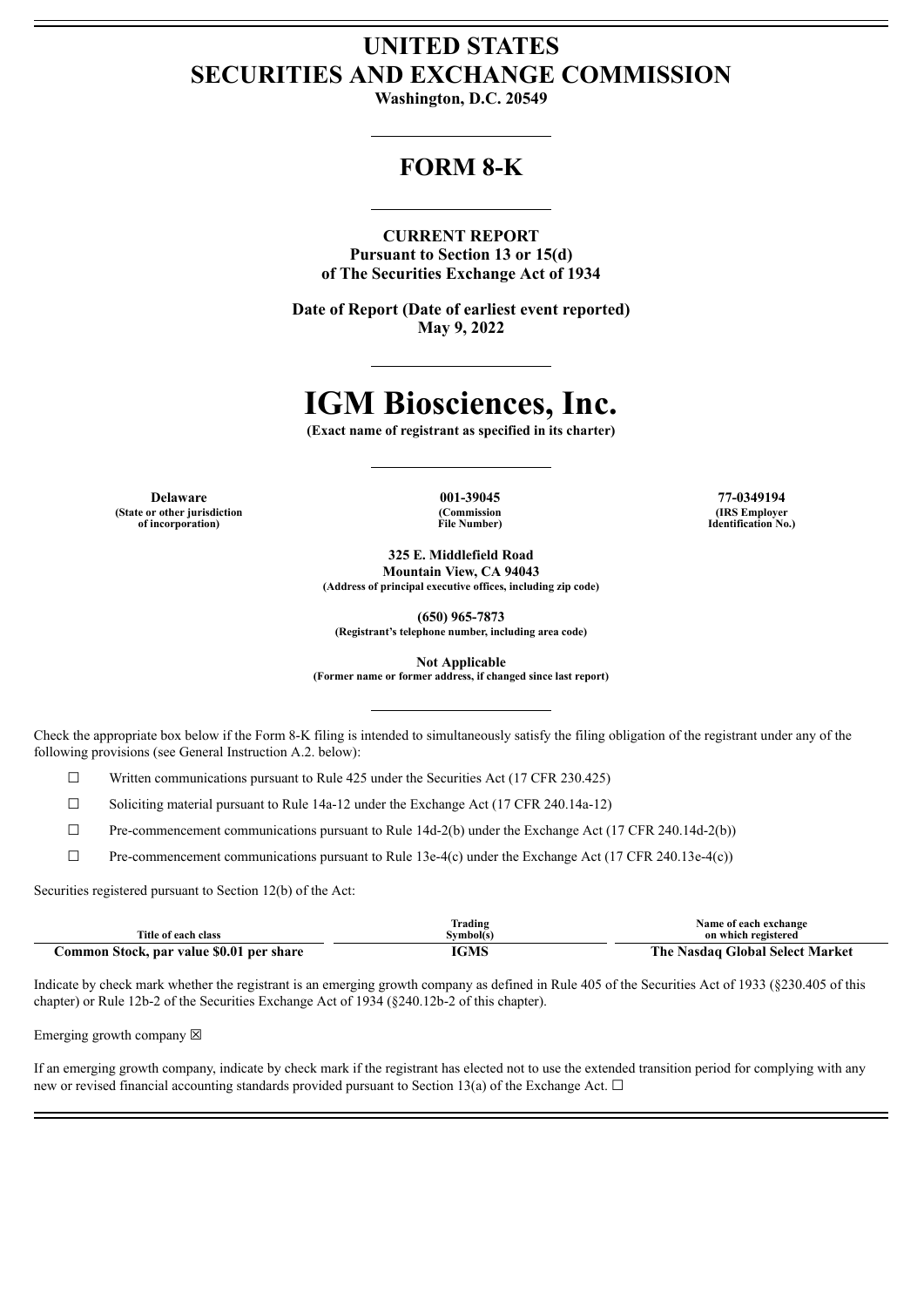#### **Item 2.02 Results of Operations and Financial Condition.**

On May 9, 2022, IGM Biosciences, Inc. (the "Company") issued a press release announcing its financial results for the quarter ended March 31, 2022. The full text of the press release is attached hereto as Exhibit 99.1 and is incorporated herein by reference.

All of the information furnished in this Item 2.02 and Item 9.01 (including Exhibit 99.1) shall not be deemed to be "filed" for purposes of Section 18 of the Securities Exchange Act of 1934, as amended, and shall not be incorporated by reference in any filing under the Securities Act of 1933, as amended, or the Securities Exchange Act of 1934, as amended, except as shall be expressly set forth by specific reference in such a filing.

#### **Item 9.01 Financial Statements and Exhibits.**

(d) Exhibits.

| Exhibit<br>No. | <b>Description</b>                                                          |
|----------------|-----------------------------------------------------------------------------|
| 99.1           | Press Release of IGM Biosciences, Inc., dated May 9, 2022.                  |
| 104            | Cover Page Interactive Data file (embedded within the Inline XBRL document) |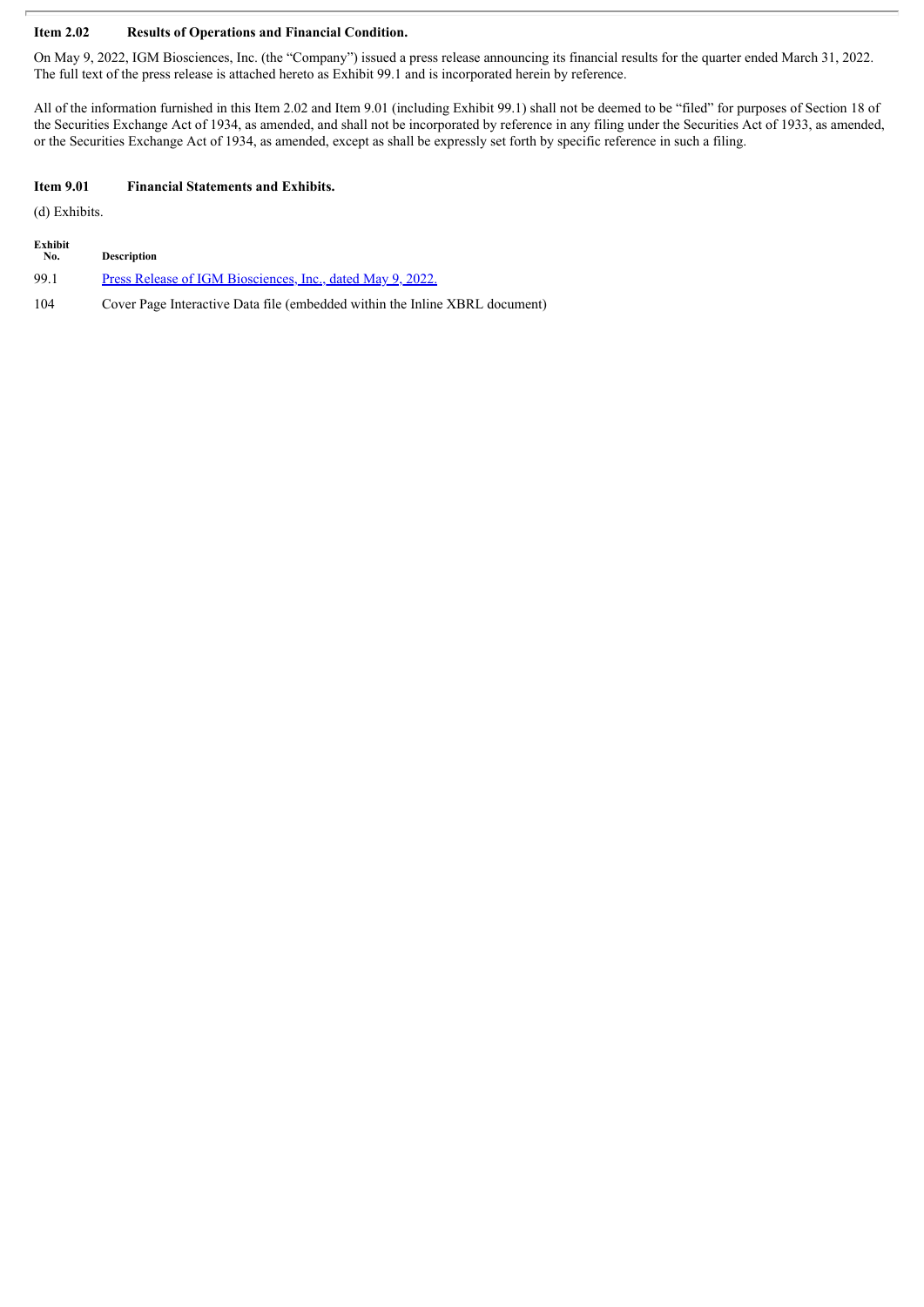### **SIGNATURES**

Pursuant to the requirements of the Securities Exchange Act of 1934, the registrant has duly caused this report to be signed on its behalf by the undersigned hereunto duly authorized.

## **IGM BIOSCIENCES, INC.**

By: /s/ Misbah Tahir Misbah Tahir Chief Financial Officer

Date: May 9, 2022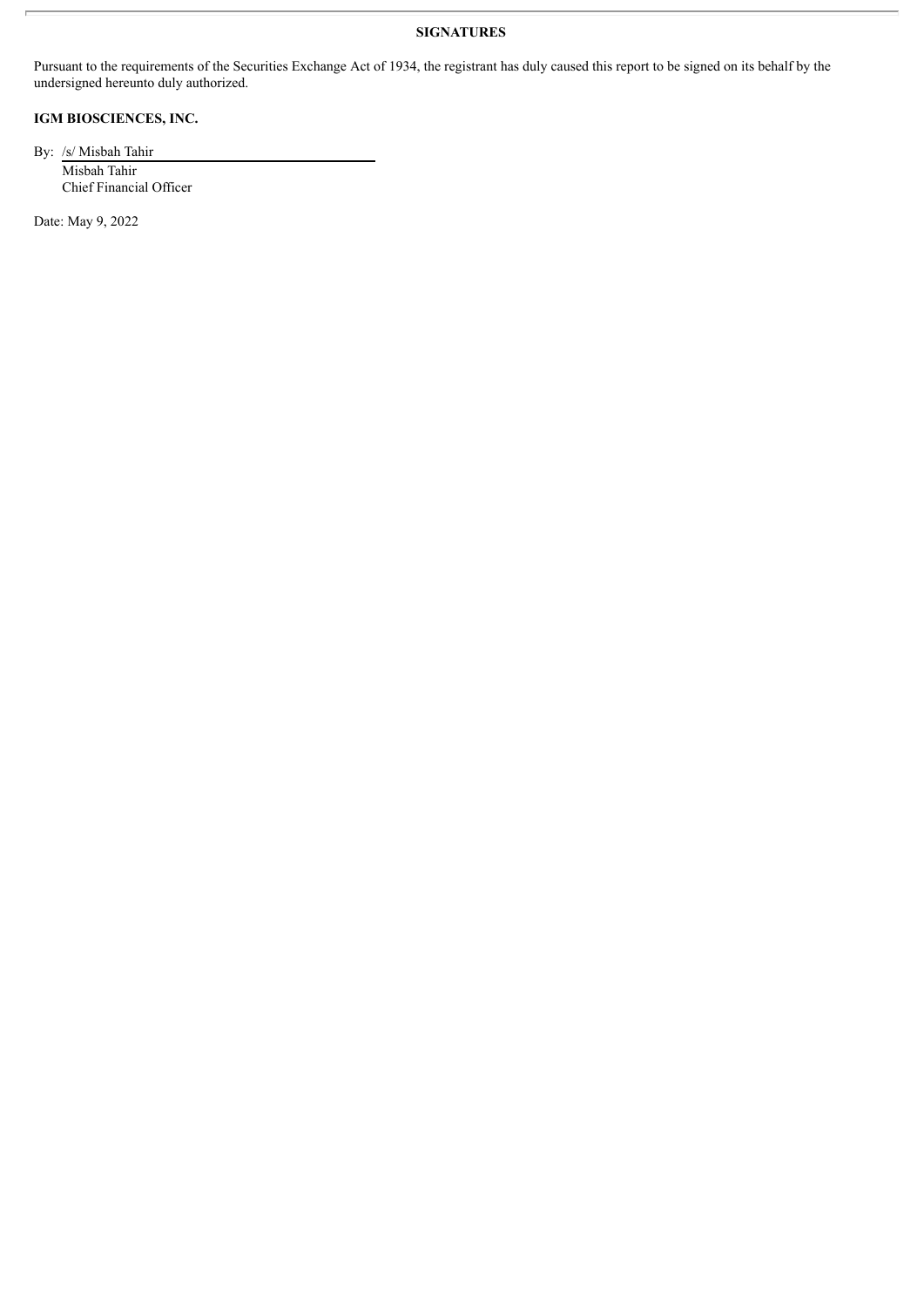<span id="page-3-0"></span>

#### **IGM Biosciences Announces First Quarter 2022 Financial Results and Provides Corporate Update**

*– Closing of Global Collaboration Agreement with Sanofi; \$150 Million Upfront Payment to IGM –*

*– Completed Public Equity Of ering with Gross Proceeds of \$230 Million –*

*– Continued Advancement in Clinical Development of IGM-2323 and IGM-8444 –*

**MOUNTAIN VIEW, Calif., May 09, 2022** – IGM Biosciences, Inc. (Nasdaq: IGMS), a clinical-stage biotechnology company focused on creating and developing IgM antibodies, today announced its financial results for the first quarter ended March 31, 2022 and provided an update on recent developments.

"IGM took a major step in expanding the scope and support of our research pipeline of IgM antibodies with the recent closing of an exclusive worldwide collaboration agreement with Sanofi for the creation, research and development of agonist IgM antibodies against three oncology targets and three autoimmune/inflammation targets," said Fred Schwarzer, Chief Executive Officer of IGM Biosciences. "We have also made significant progress in the clinical development of our wholly-owned pipeline of IgM antibodies with the start of our two Phase 2 studies for our T cell bispecific antibody, IGM-2323, and the continuation of our Phase 1 trial of IGM-8444, In addition to continued progress in these ongoing clinical trials, we also expect to file INDs for our targeted IL=15 IgM antibody, IGM-7354, and our CD38 x CD3 bispecific IgM antibody, IGM-2644, this year."

#### **Corporate Updates**

- **Closing of collaboration agreement with Sanofi.** IGM announced that the waiting period under the Hart-Scott-Rodino Antitrust Improvements Act of 1976, as amended (the HSR Act), has expired in connection with the Company's previously announced exclusive worldwide collaboration agreement with Sanofi. In connection with the closing of the collaboration agreement, Sanofi will pay IGM a \$150 million upfront payment. The agreement is for the creation, development, manufacture, and commercialization of IgM antibody agonists against three oncology targets and three autoimmune/inflammation targets. In addition to the \$150 million upfront payment, IGM is eligible for over \$6 billion in aggregate development, regulatory and commercial milestones, a 50:50 profit share in certain major market countries and tiered royalties in the rest of world for oncology targets, and tiered royalties for autoimmune/inflammation targets.
- **Completed underwritten public offering of common stock.** In April 2022, IGM closed a public offering of its common stock, with gross proceeds of \$230.0 million, before deducting the underwriting discounts and commissions and estimated offering expenses payable by IGM.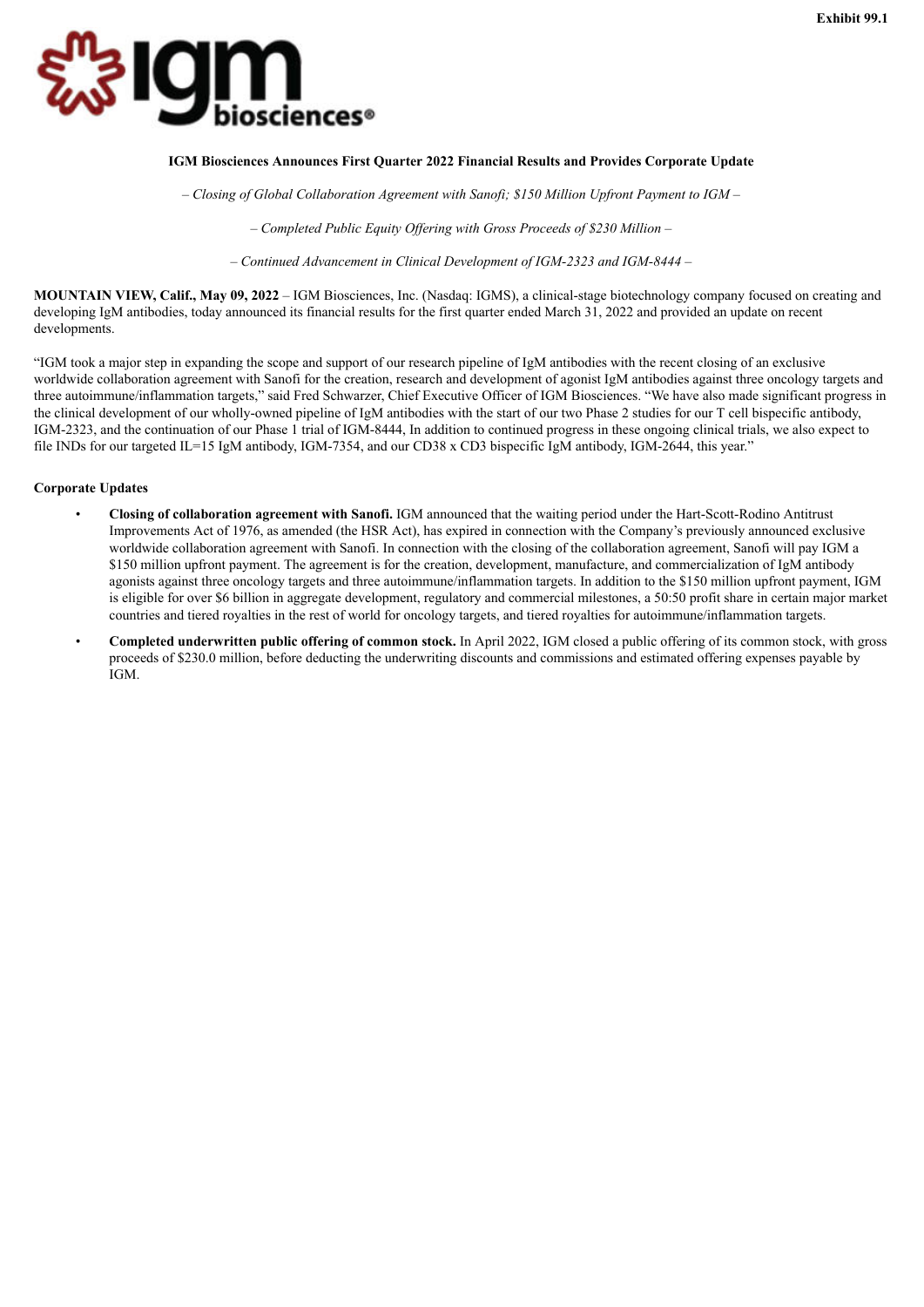#### **Pipeline Updates**

#### **IGM-2323 (CD20 x CD3)**

• **Phase 2 studies.** IGM previously announced the initiation of two Phase 2 studies to assess the safety and efficacy of two doses of IGM-2323, 100 mg and 300 mg, in patients with diffuse large B cell lymphoma (DLBCL) and follicular lymphoma (FL).

#### **IGM-8444 (DR5)**

• **Clinical development of IGM-8444.** IGM continues to advance the clinical development of IGM-8444, the Company's IgM DR5 agonist, in an open-label, multicenter, Phase I study of IGM-8444 in multiple combinations in subjects with relapsed and/or refractory solid and hematologic cancers.

#### **IGM-7354 (IL-15 x PD-L1)**

• **IND application expected to be filed this year.** IGM expects to file an Investigational New Drug Application (IND) for IGM-7354, the Company's targeted IL-15 IgM antibody, in solid tumors this year.

#### **IGM-2644 (CD38 x CD3)**

• **IND application expected to be filed this year.** IGM expects to file an IND for IGM-2644, the Company's CD38 x CD3 bispecific IgM antibody, in multiple myeloma this year.

#### **First Quarter 2022 Financial Results**

- **Cash and Investments:** Cash and investments as of March 31, 2022 were \$187.5 million, compared to \$229.5 million as of December 31, 2021.
	- The March 31, 2022 cash and investments balance does not include the \$230.0 million in gross proceeds, before deducting the underwriting discounts and commissions and other offering expenses payable by IGM, received in connection with IGM's 2022 public offering, which closed in April.
	- The March 31, 2022 cash and investments balance also does not include the \$150.0 million upfront payment that IGM is expected to receive from Sanofi during the second quarter of 2022 under the terms of the collaboration agreement announced in March 2022.
- **Research and Development (R&D) Expenses:** For the first quarter of 2022, R&D expenses were \$38.9 million, compared to \$23.6 million for the same period in 2021.
- **General and Administrative (G&A) Expenses:** For the first quarter of 2022, G&A expenses were \$13.1 million, compared to \$8.1 million for the same period in 2021.
- Net Loss: For the first quarter of 2022, net loss was \$51.9 million, or a loss of \$1.53 per share, compared to a net loss of \$31.6 million, or a loss of \$0.95 per share, for the same period in 2021. The net loss included non-cash stock-based compensation expense of \$11.5 million and \$5.5 million for the first quarter of 2022 and 2021, respectively.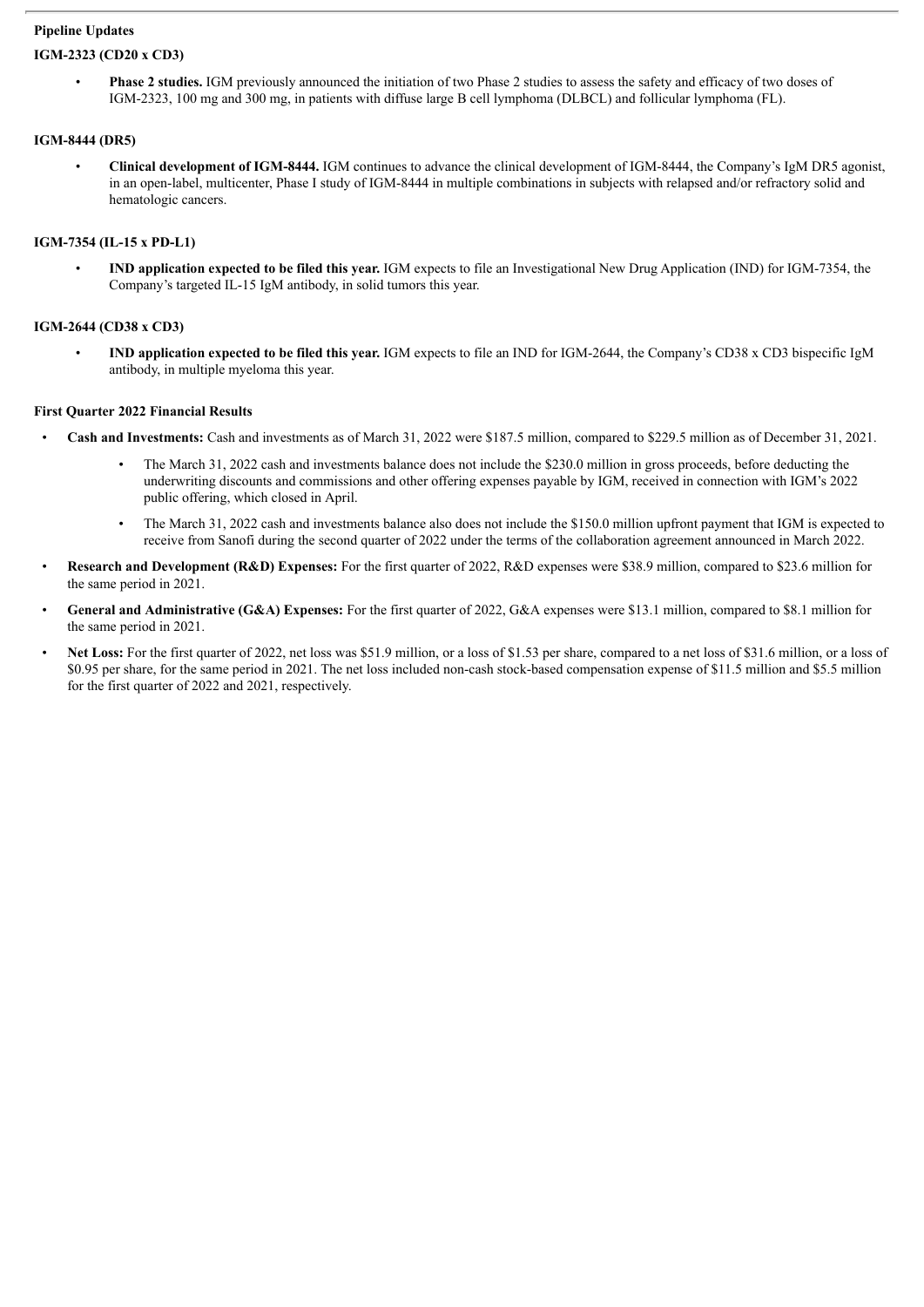#### **2022 Financial Guidance**

IGM reiterates its previously issued financial guidance expecting full year GAAP operating expenses of \$250 million to \$260 million including estimated non-cash stock-based compensation expense of approximately \$50 million. IGM expects to end 2022 with a balance of over \$390 million in cash and investments.

#### **About IGM Biosciences, Inc.**

Headquartered in Mountain View, California, IGM Biosciences is a clinical-stage biotechnology company focused on creating and developing engineered IgM antibodies. Since 2010, IGM Biosciences has worked to overcome the manufacturing and protein engineering hurdles that have limited the therapeutic use of IgM antibodies. Through its efforts, IGM Biosciences has created a proprietary IgM technology platform for the development of IgM antibodies for those clinical indications where their inherent properties may provide advantages as compared to IgG antibodies.

#### **Cautionary Note Regarding Forward-Looking Statements**

This press release contains forward-looking statements, including statements relating to IGM's plans, expectations and forecasts and to future events. Such forward-looking statements include, but are not limited to: the potential of, and expectations regarding, IGM's technology platform and its IgM antibodies and product candidates, including IGM-2323, IGM-8444, IGM-7354 and IGM-2644; expectations regarding the transaction with Sanofi, including all financial aspects of the collaboration ; the potential benefits and results of the transaction with Sanofi, including goals of the collaboration and the potential for accelerated development of IGM's platform; IGM's plans and expectations regarding its clinical development efforts and activities; statements regarding the clinical development of IGM-2323, including the potential for the Phase 2 studies to potentially serve as the basis for a regulatory filing and accelerated review and approval of IGM-2323; statements regarding the clinical development of IGM-8444; the expected timing of filing INDs for IGM-7354 and IGM-2644; IGM's expectations regarding its financial position and guidance, including operating expenses, stock-based compensation expense, ending 2022 cash and investments; and statements by IGM's Chief Executive Officer. Such statements are subject to numerous important factors, risks and uncertainties that may cause actual events or results to differ materially, including but not limited to: potential delays and disruption resulting from the COVID-19 pandemic and governmental responses to the pandemic, including any future impacts to IGM's operations, the manufacturing of its product candidates, the progression of its clinical trials, enrollment in its current and future clinical trials and progression of its collaborations and related efforts; the risk of the occurrence of any event, change or other circumstance that could give rise to the termination of collaborations with third parties, including the agreement with Sanofi; risks related to the effect of the announcement of the Sanofi transaction on IGM's business relationships, operating results, stock price and business generally; IGM's early stages of clinical drug development; risks related to the use of engineered IgM antibodies, which is a novel and unproven therapeutic approach; IGM's ability to demonstrate the safety and efficacy of its product candidates; IGM's ability to successfully and timely advance its product candidates through preclinical studies and clinical trials; IGM's ability to enroll patients in its clinical trials; the potential for the results of clinical trials to differ from preclinical, preliminary, initial or expected results; the risk of significant adverse events, toxicities or other undesirable side effects; IGM's ability to successfully manufacture and supply its product candidates for clinical trials; the potential impact of continuing or worsening supply chain constraints; the risk that all necessary regulatory approvals cannot be obtained; the potential market for IGM's product candidates,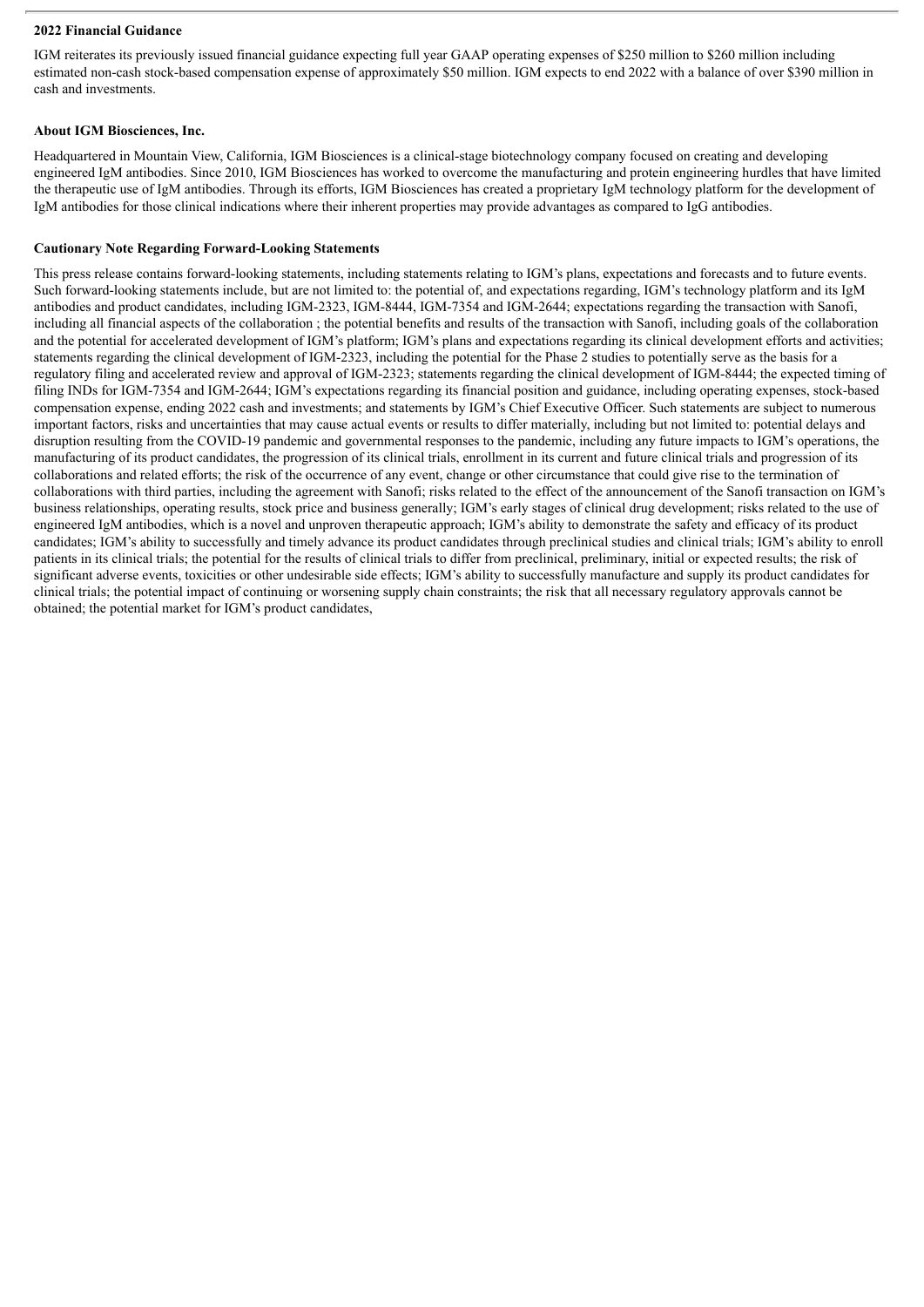and the progress and success of alternative therapeutics currently available or in development; IGM's ability to obtain additional capital to finance its operations, if needed; uncertainties related to the projections of the size of patient populations suffering from the diseases IGM is targeting; IGM's ability to obtain, maintain and protect its intellectual property rights; developments relating to IGM's competitors and its industry, including competing product candidates and therapies; general economic and market conditions; and other risks and uncertainties, including those more fully described in IGM's filings with the Securities and Exchange Commission (SEC), including IGM's Quarterly Report on Form 10-Q filed with the SEC on May 9, 2022 and in IGM's future reports to be filed with the SEC. Any forward-looking statements contained in this press release speak only as of the date hereof, and IGM specifically disclaims any obligation to update any forward-looking statement, except as required by law.

#### **Contact:**

Argot Partners David Pitts 212-600-1902 igmbio@argotpartners.com

*###*